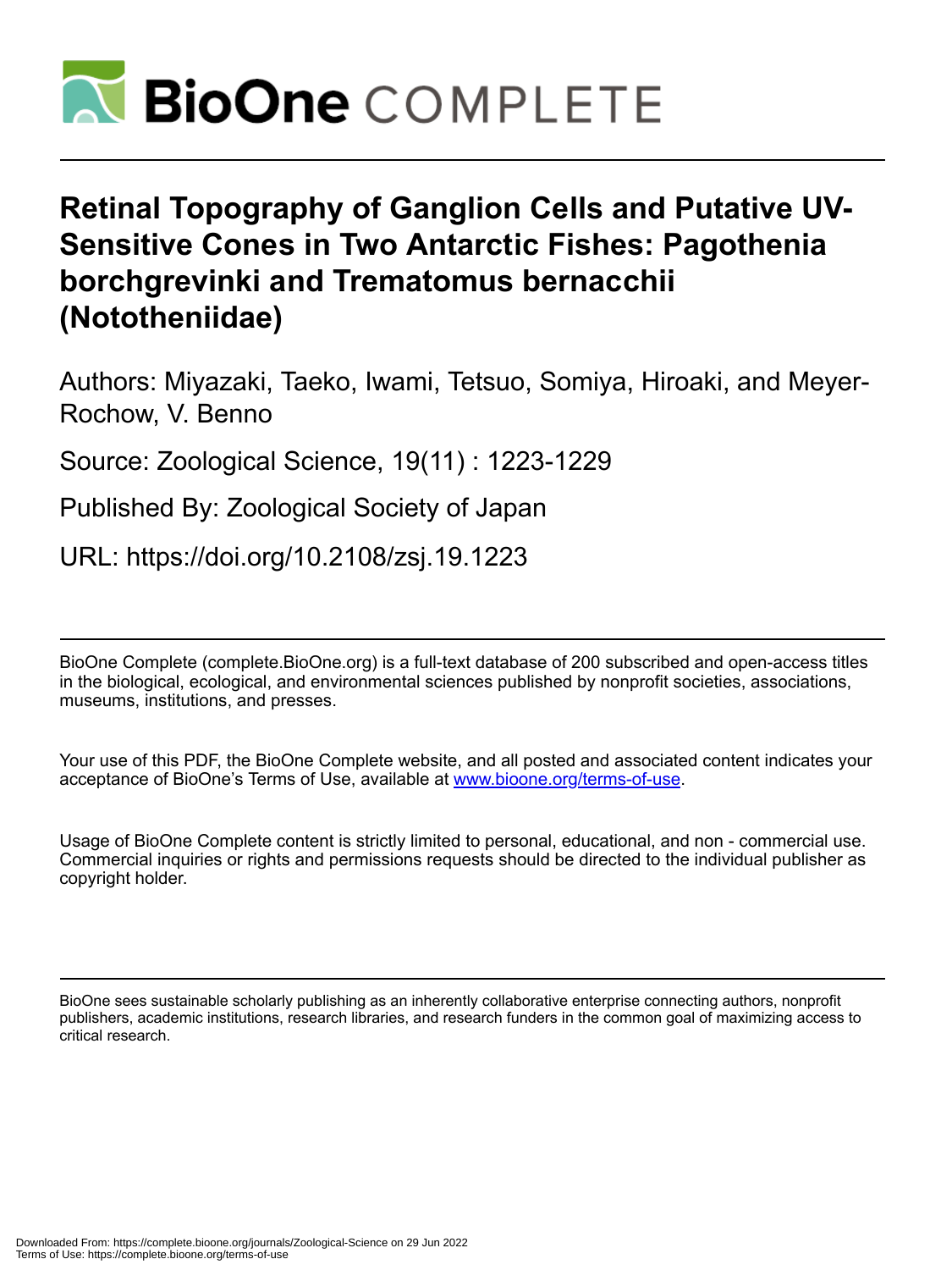# **Retinal Topography of Ganglion Cells and Putative UV-Sensitive Cones in Two Antarctic Fishes:** *Pagothenia borchgrevinki* **and** *Trematomus bernacchii* **(Nototheniidae)**

Taeko Miyazaki<sup>1†\*</sup> Tetsuo Iwami<sup>2</sup>, Hiroaki Somiya<sup>3‡</sup> and V. Benno Meyer-Rochow<sup>4</sup>

1 *Department of Radiation Protection and Safety, National Institute of Radiological Sciences, Ibaraki 311-1202, Japan* 2 *Laboratory of Biology, Tokyo Kasei Gakuin University, Tokyo 194-0292, Japan* 3 *Department of Life Sciences, Faculty of Bioresources, Mie University, Mie 514-8507, Japan* 4 *Faculty of Engineering and Science, International University Bremen (IUB), D-28759 Bremen, Germany*

**ABSTRACT**—Accessory corner cones (ACC) have recently been suggested to be UV-sensitive photoreceptor cells. With a view toward explaining prey detection, we examined the topography of retinal ganglion cells and ACCs in two Antarctic nototheniids occupying different ecological niches: the cryopelagic *Pagothenia borchgrevinki* and the benthic *Trematomus bernacchii*. Isodensity maps of retinal ganglion cells showed that the main visual axis, coincident with the feeding vector, was in a forward direction in both species. Visual acuity was determined as 3.64 and 4.77 cycles/degree for the respective species. In *P. borchgrevinki* the highest density of ACCs was associated with the eye's main visual axis. This suggested that this species uses UV-vision during forward-swims and probably in encounters with prey. On the other hand, *T. bernacchii* possessed two horizontal band-shaped high-density areas of ACCs, which stretched from temporal to nasal and ventral to peripheral retinal regions. Therefore, this species appears to use UV-vision to watch prey across the entire circumference of the lateral area and in the water column above its head.

**Key words**: Antarctic fish, vision, retinal ganglion cell, UV-sensitivity, feeding strategy

# **INTRODUCTION**

The presence of UV-absorbing visual pigment in the single cone at the corner of the retinal square cone mosaic, named accessory corner cone (ACC), has been reported in many freshwater fishes and euryhaline fishes by using microspectrophotometrical and/or molecular analyses (Avery *et al*., 1983; Hárosi and Hashimoto, 1983; Whitmore and Bowmaker, 1989; Archer and Lythgoe, 1990; Bowmaker *et al*., 1991; Hawryshyn and Hárosi, 1991; Raymond *et al*., 1993; Hisatomi *et al*., 1996, 1997). Furthermore, in juveniles of some salmonids species (*Salmo trutta, Salmo gairdneri* (=*Oncorhynchus mykiss*), *Salmo salar, Oncorhyn-*

\* Corresponding author: Tel. +81-59-231-9673; FAX. +81-59-231-9538.

E-mail: taeko@bio.mie-u.ac.jp

† Present address: Department of Life Sciences, Faculty of Bioresources, Mie University, Mie 514-8507, Japan.

*chus nerka*) and yellow perch *Perca flavescens*, the loss of UV-photosensitivity associated with the almost complete disappearance of ACCs from the retinal cone mosaic has been confirmed (Bowmaker and Kunz, 1987; Hawryshyn *et al*., 1989; Loew and Wahl, 1991; Kunz *et al*., 1994; Novales-Flamarique, 2000).

Recently, we reported the presence of ACCs histologically from the eyes of adults of seven Antarctic nototheniid species as follows: *Trematomus bernacchii, Trematomus newnesi, Trematomus hansoni, Trematomus pennellii, Trematomus scotti, Pagothenia borchgrevinki, Lepidonotothen squamifrons* (=*kempi*) (Miyazaki *et al*., 2001). Although several specific visual tasks for UV-vision have been proposed (foraging, navigation, and/or communication) and we have very few direct observations on visual feeding in Antarctic fishes, we suggested that Antarctic fishes could increase their feeding efficiency and stock energy by making use of UV-vision during the summer month (Miyazaki *et al*., 2001).

Topographical analyses of retinal ganglion cells as well as cone photoreceptors can provide us with valuable infor-

<sup>‡</sup> Present address: Department of Biological Resources and Environmental Sciences, School of Agricultural Sciences, Nagoya University, Aichi 464-8601, Japan.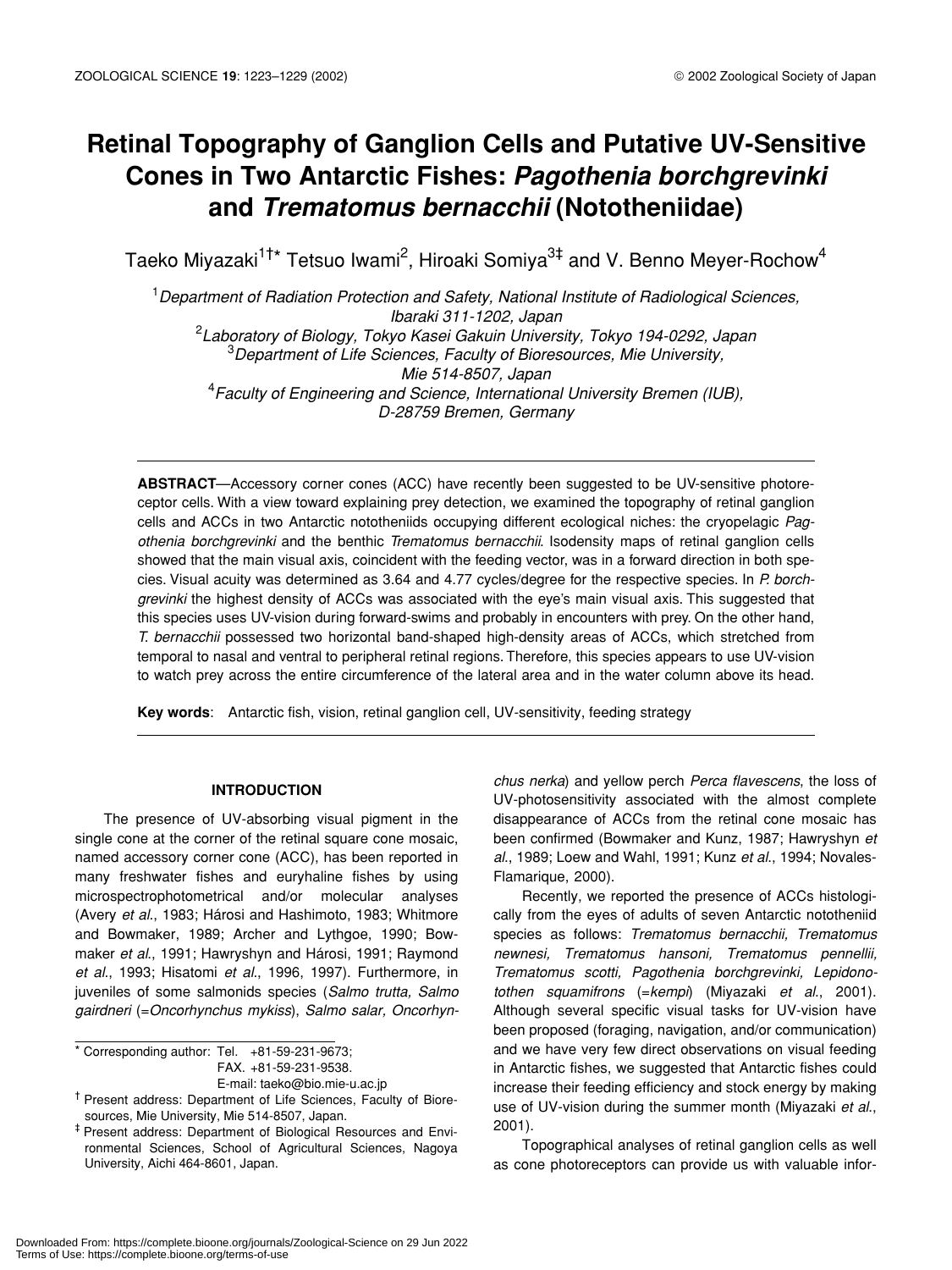mation on the visual capabilities of fishes. In adult teleosts, the position of the "area centralis (AC)" is related to both habitat and main visual vector of feeding behaviour (Collin and Pettigrew, 1988b, c; Williamson and Keast, 1988; Browman *et al*., 1990). Furthermore, the distribution of cone photoreceptors determines how the spectral sensitivity of a fish eye changes across its visual field, for different kinds of cones may contain visual pigments with different spectral absorption characteristics (McFarland and Munz, 1975; Beaudet *et al*., 1997).

In several Antarctic fish species, retinal organizations have been described for specific regions and estimates on visual resolution or photosensitivity were given (Meyer-Rochow and Klyne, 1982; Eastman, 1988; Pankhurst and Montgomery, 1989, 1990; Fanta *et al*., 1994, Meyer-Rochow *et al*., 1999). However, the topography of the ganglion cells or cone cells of the whole retina, and in particular the position of the ACs, is still poorly known. Our primary objective was to histologically examine the prey detection system in nototheniids. We also hoped to establish whether the ACCs, as the putative UV-sensitive cones, could assist the fish in prey detection and uptake. The UV-wavelength absorption of ACC's visual pigment has been shown by the previous studies mentioned above, although we have not verified about Antarctic fish yet. In this paper, we therefore examined the retinal topographies of ganglion cells and ACCs for entire retinas of two nototheniids with different habits, namely *Pagothenia borchgrevinki* and *Trematomus bernacchii*. We also determined the fish eyes' UV-visual fields. Finally, visual acuity and optical axes were estimated on the basis of retinal ganglion cell distributions, since retinal ganglion cells are providing the link between eyes and behavioural output via the optic nerve.

# **MATERIALS AND METHODS**

#### **Fish**

*P. borchgrevinki* and *T. bernacchii* were caught by line-fishing from a depth of ca. 30 m in Lützow-Holm Bay near Syowa Station (69° S, 39° E). Total lengths of the *P. borchgrevinki* and *T. bernacchii* specimens used were 210 mm and 215 mm, respectively. According to Collin and Pettigrew (1988a), there is no remarkable difference in the topography of cells among specimens of the almost same size of the same species. Based on their observation results, we used a single specimen for each species. Following capture, the fish were anaesthetized with MS222 and then immediately fixed in 10% formalin. Thereafter the eyes were enucleated and cornea, iris, lens, and vitreous humor were removed. The remaining retinae were prepared as follows.

#### **Examination of ganglion cells**

The left retinae were radically incised and flatly mounted, and then whole-mount preparations were made following the protocol of Ito and Murakami (1984). The preparations were glued onto slides with the ganglion cell layer facing upward, and stained with crecyl violet. Ganglion cells numbers per 0.13×0.13 mm of each fish retina, about 20 mm in diameter in both fish, were counted at 2mm intervals, under a light microscope, using a calibrated eyepiece. In *P. borchgrevinki* and *T. bernacchii*, 127 and 98 sampling points were used. Values for the ganglion cells were converted into numbers of cells per mm<sup>2</sup>, and then isodensity counter maps of ganglion cells were constructed. The retinal resolving powers were calculated according to the protocol of Collin and Pettigrew (1989), the values thus obtained representing upper limits based on the following equations:

The distance from lens center to retinal focus (posterior nodal distance, PND) was calculated from lens radius (r; mm) and Matthiessen's ratio (2.55):

PND = 2.55r.

The angle  $(\alpha)$ , subtending 1mm on the retina was calculated by,

tan α = 1/PND  $\alpha$  = arc tan (1/PND) (degree).

When the density of the ganglion cells is D (cells/ $\text{mm}^2$ ), the linear density is

(cells/mm). D

Spatial resolution can be calculated by obtaining the number of cells subtended by one degree of visual arc, i.e.,

cells per degree =  $\sqrt{\mathsf{D}}$  /  $\alpha$  .

Since at least two ganglion cells are needed to distinguish the light and dark boundaries from one cycle of a grating of the highest resolvable frequency, visual acuity is given by

cycles per degree = 1/2 cells per degree

#### **Examination of ACCs**

Right retina of the *P. borchgrevinki* and *T. bernacchii* was divided into 24 and 30 topographical locations, respectively, and thus the position of each piece in the original retina was determined accurately. The pieces were dehydrated in alcohol and embedded in paraffin. Tangential sections were cut at 7 µm thickness and stained with haematoxylin and eosin. Cone photoreceptor layers were observed under the light microscope, and numbers of accessory corner cone cells per  $0.1 \times 0.1$  mm were counted for respective retinal pieces.

#### **RESULTS**

### **Distribution of ganglion cells**

All ganglion cells lying within the retinal ganglion cell layer in each fish species were counted. The averages of cell density, estimated from the counts of ganglion cells and counted number of points, were approx.  $1.5 \times 10^3$  cells/mm<sup>2</sup>

**Table 1.** Summery of ganglion cell counts and calculations of visual acuity in two nototheniids.

|                  | Retinal<br>surface<br>area $(mm^2)$ | Counted<br>points | Av. cell<br>density<br>(cells/mm <sup>2</sup> ) | Total<br>cell No. | Peak<br>density<br>(cells/mm <sup>2)</sup> | Lens<br>diameter<br>(mm) | <b>PND</b><br>(mm) | $\alpha$<br>(degree) | cells/<br>degree | cvcles/<br>degree |
|------------------|-------------------------------------|-------------------|-------------------------------------------------|-------------------|--------------------------------------------|--------------------------|--------------------|----------------------|------------------|-------------------|
| P. borchgrevinki | 260                                 | 127               | $1.5\times10^3$                                 | $390\times10^{3}$ | 3313                                       | 5.65                     | 7.20               | 7.91                 | '.28             | 3.64              |
| . bernacchii     | 248                                 | 98                | $2.5 \times 10^{3}$                             | $620\times10^{3}$ | 6804                                       | 5.15                     | 6.57               | 8.65                 | 9.54             | 4.77              |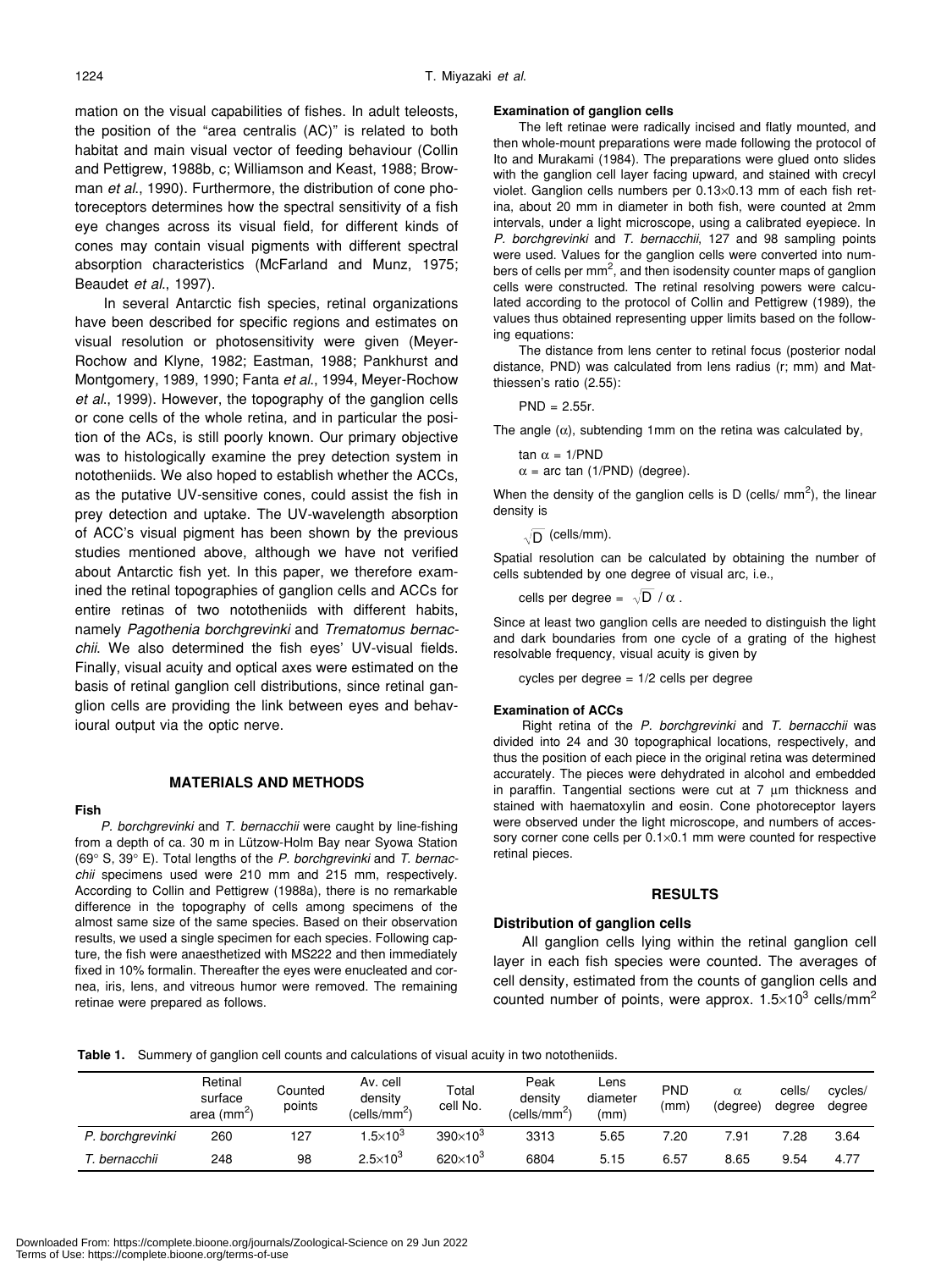

**Fig. 1.** Isodensity counter maps of the distribution of Nissle-stained neurons (retinal ganglion plus displaced amacrine cells) located within the ganglion cell layer in the left eye of *P. borchgrevinki* (a) and *T. bernacchii* (b). All cell densities ×10<sup>3</sup> per mm<sup>2</sup>. T, temporal; V, ventral; D, dorsal; N, nasal. The arrows indicate the position of optic papilla.



**Fig. 2.** Photomicrographs of tangential sections through ellipsoid region of cone photoreceptors in the temporal retina of *P. borchgrevinki* (a) and *T. bernacchii* (b). (c) and (d) are tracings of a cone square mosaic on photograph (a) and (b), respectively. ACC, accessory corner cone; CC, central single cone; DC, double cone. The phenotype of the ACC and CC has been identified to be UV- and blue-visual pigment, and that of one of the DC is green- while another of the DC is red-visual pigment (Raymond *et al*., 1993; Hisatomi *et al*., 1996, 1997). Scale bar=20 µm.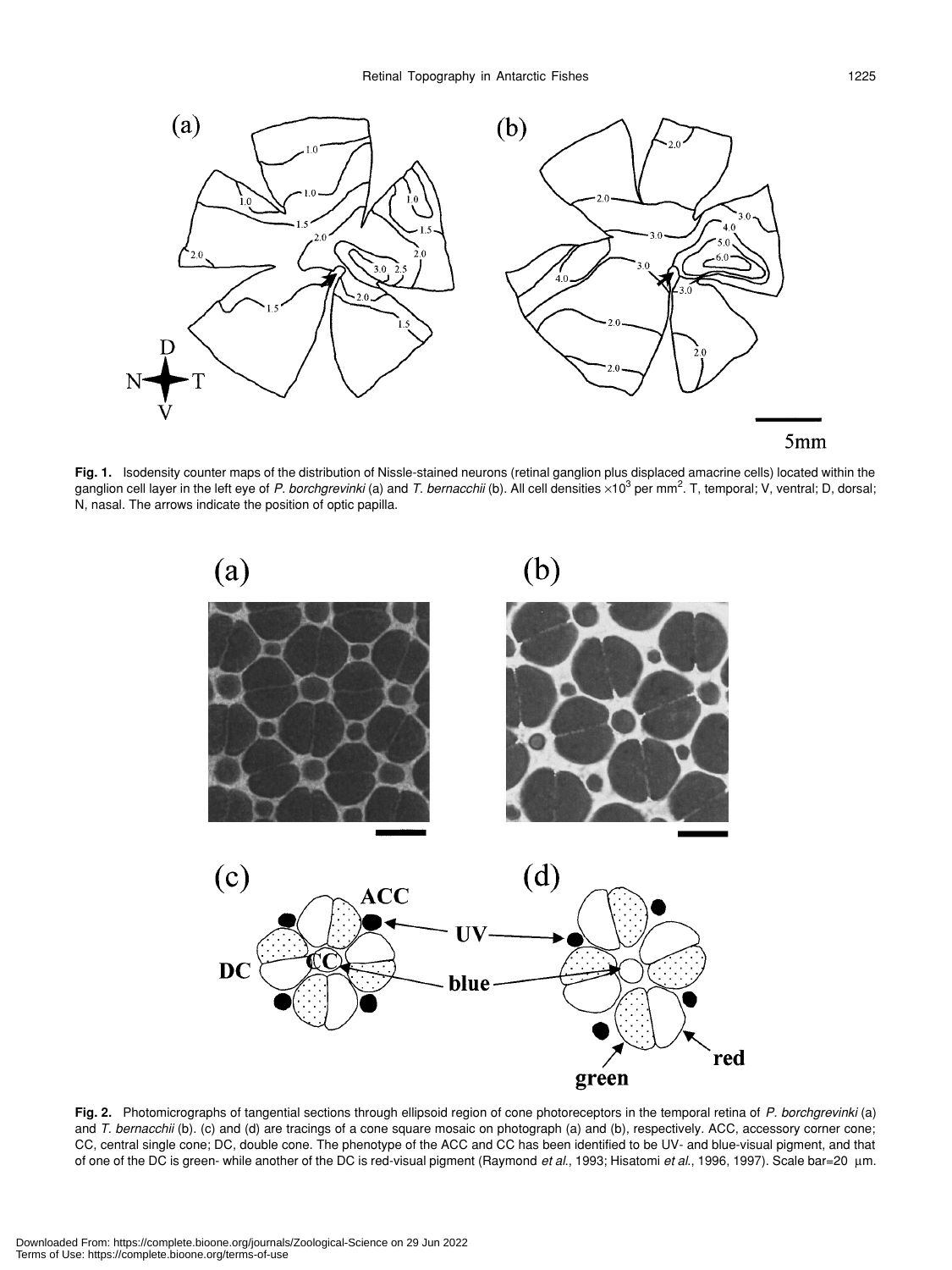

**Fig. 3.** Maps showing the distribution of ACC densities in the right retina of *P. borchgrevinki* (a) and *T. bernacchii* (b). All cell densities per 0.01mm<sup>2</sup>. Tri. indicates presence of triple cones. (c) Photograph of triple cones in a section of *T. bernacchii* retina. Scale bar=20 μm. T, temporal; V, ventral; D, dorsal; N, nasal.

in *P. borchgrevinki* and 2.5×103 cells/mm2 in *T. bernacchii* (Table 1). The calculated cell densities were upper estimates, which may include displaced amacrine cells.

Ganglion cells were not uniformly distributed in the retinae of either species. Isodensity maps of *P. borchgrevinki* and *T. bernacchii* resembled each other in that in both species, the region of highest cell density, termed area centralis (AC), was located in the temporal retina (Figs. 1a and 1b). The position of the AC indicates that the visual axis was in a forward direction. In both species, however, a weak horizontal visual streak was also observed a little above the optic papilla (see in Figs. 1a and 1b).

Ganglion cell peak densities were 3313 and 6804 cells/ mm2 in *P. borchgrevinki* and *T. bernacchii*, respectively, and the corresponding lens diameters were 5.65 mm and 5.15 mm. The PNDs,  $\alpha$  s, and the numbers of ganglion cells subtended by one degree of visual arc in the respective species were calculated as shown in Table 1. Consequently, the upper limit of the theoretically derived visual acuity, based on ganglion cell counts, can be given as 3.64 and 4.77 cycles/degree in *P. borchgrevinki* and *T. bernacchii*, respectively.

# **Distribution of ACCs**

Single and double cones were alternately and regularly aligned in the photoreceptor layer, and formed a square mosaic pattern in both species (Figs. 2a and 2b). The ACCs, which were located at the corners of the double cones, could be distinguished from the central single cones by the direction of the axes of the double cones (Figs. 2c and 2d). In both species, the ACCs were present in the entire retina, but the density varied across the retina. Figs.3a and 3b illustrate ACC density distributions in the retinae of *P. borchgrevinki* and *T. bernacchii*, respectively. The highest density of the ACCs was in the temporal retina of both species, which corresponded to the AC. Peak densities of the ACCs were

32 and 29 cells par 0.01mm2 in *P. borchgrevinki* and *T. bernacchii*, respectively.

In *P. borchgrevinki*, ACC density was high near the optic papilla of the temporal retina. On the other hand, in *T. bernacchii*, the highest density was seen in the region of the horizontal streak just dorsal of the mid-retina. An additional, high density area was seen in the peripheral part of the ventral retina.

Triple cones were observed near the optic papilla in *T. bernacchii* (Fig. 3c), but not in *P. borchgrevinki*.

# **DISCUSSION**

Both *P. borchgrevinki* and *T. bernacchii* belong to the Nototheniidae of the suborder Notothenioidei. However, the former species is cryopelagic, whereas the latter is benthic. Furthermore, the two differ in body shape and position of the eye. The body in *P. borchgrevinki* is laterally compressed and the eyes are positioned laterally. This body shape is commonly associated with fast-swimming fishes and, indeed, this species is often seen as small schools swimming just beneath the sea-ice (Meyer-Rochow, 1982; Meyer-Rochow and Klyne, 1982; Eastman and DeVries, 1985; Foster *et al*., 1987; Gon and Heemstra, 1990; Pankhurst and Montgomery, 1990). On the other hand, the head of *T. bernacchii* is broader, and the eye is situated higher on the head and directed anterolaterally. This body shape is typical of benthic fishes, such as gobies and sculpins.

In the present investigation, the main visual axis, thought to provide a clue for the high resolving power of the AC (Shand *et al*., 2000), was determined to be forward-looking in both species, which is in agreement with the AC's location in the temporal retina. Therefore, the best vision in both species to detect prey items must be considered to lie in front of the fish. Earlier workers have also suggested that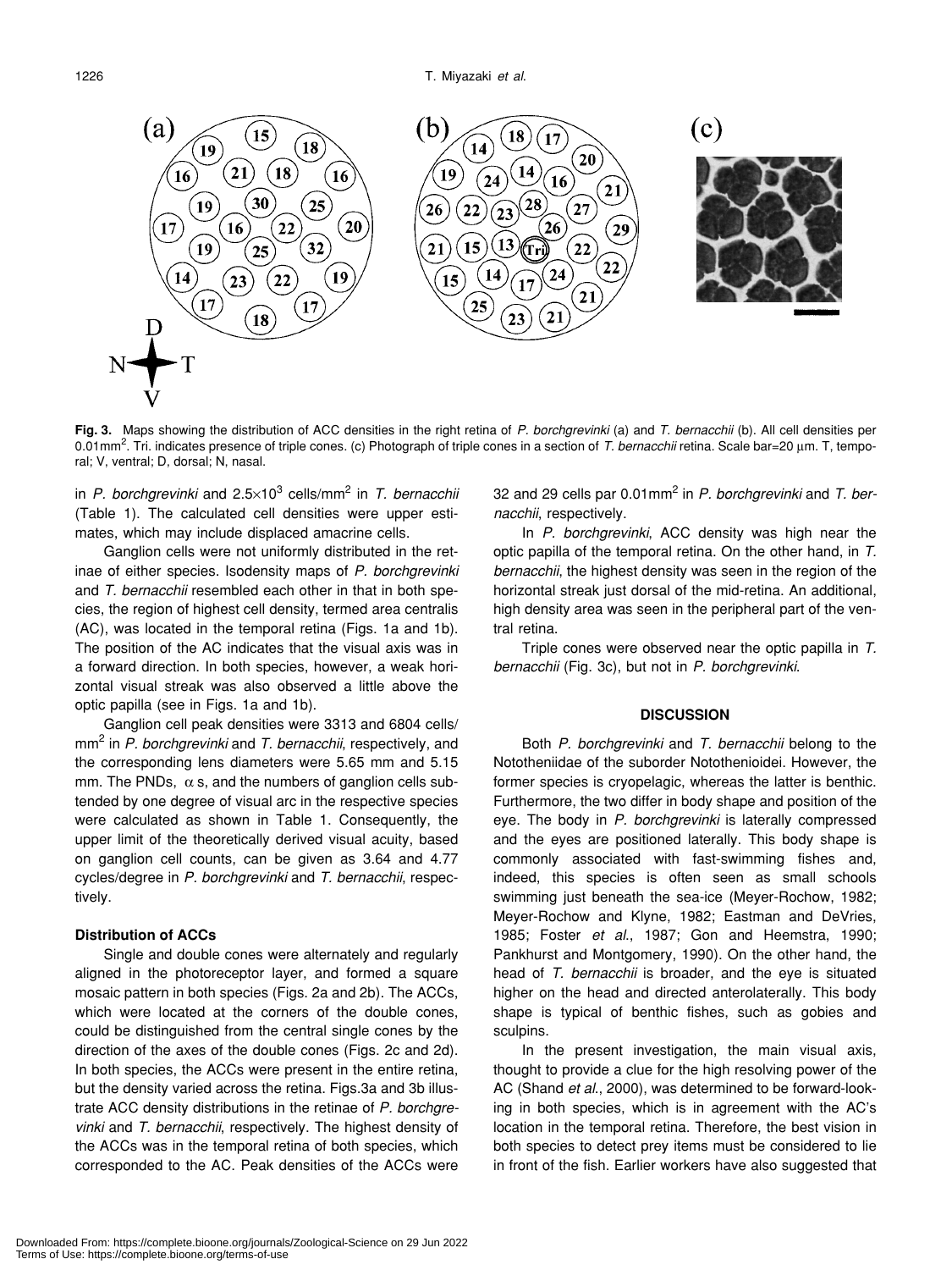*T. bernacchii* has a forward-directed feeding vector, since it has a large anterior aphakic space. As for *P. borchgrevinki*, it lacks the anterior aphakic space and may therefore posses an extended visual field (Pankhurst and Montgomery, 1989; Macdonald and Montgomery, 1991; Eastman, 1993).

The binocular visual field, based on eye position and body morphology in *T. bernacchii*, is broader than that of *P. borchgrevinki* but less far-reaching. On the contrary, *P. borchgrevinki* appears to be able to detect prey further away from the body than *T. bernacchii* (Fig. 4). Consequently, it is likely that *P. borchgrevinki* can focus earlier on prey during cruising, while *T. bernacchii* waits and watches prey over a wide range before it initiates an attack. A similar difference in visual fields has been noted between two other nototheniids, namely *Gobionotothen gibberifrons* and *Trematomus newnesi*. The latter two species share the same environmental depth of 40–80 m bottom, but they differ in their feeding-behavioural strategies (Fanta *et al*., 1994). The expansion of fish visual field should also be discussed based on the eye movement. Regarding eye movement of

 $(a)$ AC  $(b)$ 

**Fig. 4.** Schematic diagrams of the binocular visual fields based on eye position, body orientation and position of AC in the retina of *P. borchgrevinki* (a) and *T. bernacchii* (b).

nototheniids, the maximum eye rotation has been reported as about 15 and 20 degree for *P. borchgrevinki* and *Dissoticus mawsonii*, respectively (Montgomery and Macdonald, 1985). Nevertheless, although we don't know how nototheniids use monocular and binocular vision for their visual interest, the eye movement might allow fish to observe its surroundings without moving head or body (Fritsches and Marshall, 2002). Both of *P. borchgrevinki* and *T. bernacchii* may be able to aim prey with the expansion of visual covering range by eye movement.

Regarding visual acuity, there was no remarkable difference in the present two species. The correlation between the visual acuity level of fishes and their swimming types has not been clearly shown in Tamura (1957). Retinal resolving power in cycles per degree can be converted to that of minutes of arc (Murayama and Somiya, 1998), e.g., according to the equation

min of arc =  $1/\sqrt{D} \times \alpha \times 60$ .

If that is done, values of 8.2' and 6.3' result for *P. borchgrevinki* and *T. bernacchii*, respectively. These values are almost the same as those in other marine teleosts, which were derived from maximum cone densities (*Pagrus major*: 6.4' for a fish of 200 mm in body length; *Lateolabrax japonicus*: 8.5' for an 180 mm long fish; *Sebastiscus marmoratus*: 6.7' also for an 180 mm long fish, Tamura, 1957).

Meyer-Rochow and Klyne (1982) have counted cone and ganglion cells in both species (*P. borchgrevinki*: approx. 8300 cells/mm<sup>2</sup> for a fish of approx. 200 mm total body length; T. bernacchii: approx. 4200 cells/mm<sup>2</sup> for a fish of approx. 240 mm total body length: converted from original data). Furthermore, there have been studies on the theoretical visual acuity calculated from retinal cone densities for both species (*P. borchgrevinki*: 25–50' for fish of 63–220 mm total body length: Pankhurst and Montgomery, 1990; *T. bernacchii*: 10' in the temporal retina for a fish of 192 mm total body length; Miyazaki, unpublished data). Some differences between earlier values and our present values might have been caused by differences in fish size or retinal region analyzed for each examination. Nevertheless, a close agreement between values based on cone cell and ganglion cell estimates, as well as behavioural tests clearly exists (Collin and Pettigrew, 1989; Arrese *et al*., 2000).

The maximum distance (L; cm), at which a fish could recognize a prey item (φ; cm), can be estimated from the fish's visual acuity according to

D=( $\phi \times 1$ /min of arc  $\times 180 \times 60$ )/ $\pi$ ,

provided optical properties in the sea (turbidity and light intensity) are neglected (Miyazaki and Nakamura, 1990; Miyazaki *et al*., 2000). On that basis, for example, the recognizable distance for a prey of 3 cm diameter would be about 12.6 m in *P. borchgrevinki* and 16.4 m in *T. bernacchii*.

While these figures do not seem to vary too greatly between the two species, the distribution of the ACCs in the

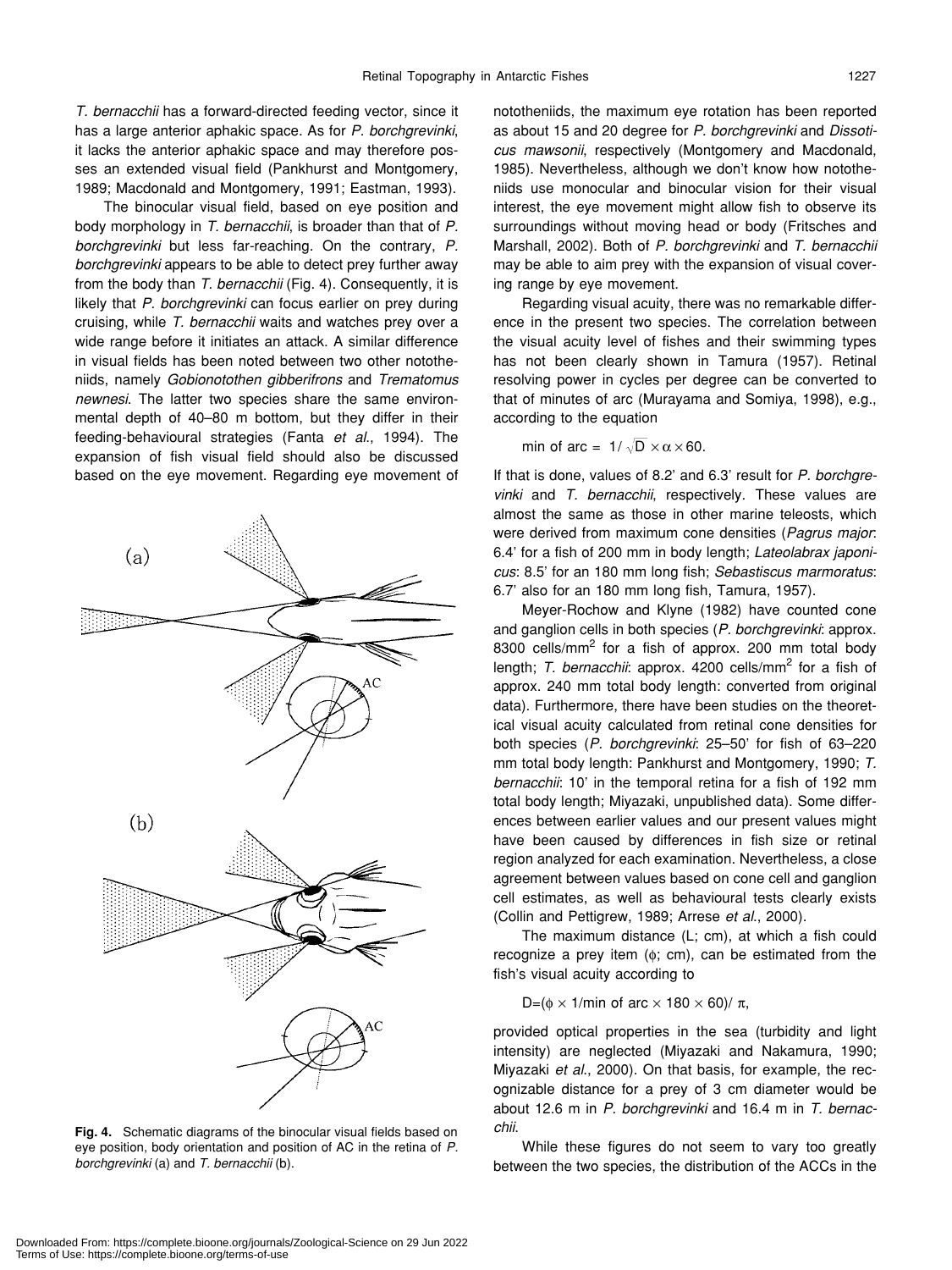retina, on the other hand, was quite dissimilar. In *P. borchgrevinki*, the region in which the density of the ACCs was highest coincided with the position of the AC. Therefore, UVvision in *P. borchgrevinki* must be assumed to be most effective in a forward direction, and consequently *P. borchgrevinki* ought to principally recognize prey in the swimming direction from a larger distance than *T. bernacchii* (Cronin *et al*., 1994; Losey *et al*., 1999). As for *T. bernacchii*, the highdensity area was the horizontal streak, which stretched from the temporal to the nasal retina. An additional area of high density was developed in the peripheral parts of the ventral retina. UV-vision in *T. bernacchii*, therefore, appears to be effective not only along the main visual axis of the forwardmovement but also across a vast lateral area and into the upper water column itself. This extensive field could improve prey discovery, allowing *T. bernacchii* to remain relatively motionless in anticipation of prey. All of these conclusions are supported by the eye's morphology. We believe *P. borchgrevinki* detects pelagic prey, e.g. copepods (Hoshiai and Tanimura, 1981; Hoshiai *et al*., 1989) as silhouettes against downwelling light, whereas *T. bernacchii* relies mainly on laterally incident light to feed, since *T. bernacchii* in contrast to *P. borchgrevinki* displays an obvious corneal iridescence (Macdonald and Montgomery, 1991; Eastman, 1993), which screens out bright downwelling light.

The benefit for fish using UV-vision for feeding, lies in enhancing the contrast of prey against a UV-background and it is thought that UV-sensitivity is widespread in zooplanktivorous fishes (e.g., juvenile rainbow trout *Oncorhynchus mykiss*, pumpkinseed sunfish *Lepomis gibbosus*: Browman *et al*., 1994; juvenile yellow perch *Perca flavescens*: Loew and Wahl, 1991; Loew *et al*., 1993; pomacentrid fish *Dascyllus trimaculatus*, *Pomacentrus coelestis, Chromis punctipinnis*: McFarland and Loew, 1994). In Antarctic nototheniids, UV-vision may represent one strategy to increase foraging efficiency during the Antarctic summer, when light conditions are appropriate for visual feeding and a visual threshold of 2×10<sup>9</sup> photons cm<sup>-2</sup> s<sup>-1</sup> is reached (Morita *et al*., 1997). However, other and additional means of detecting predators and prey are entirely possible, especially if it is remembered that individuals with aberrant eyes can, apparently, reach full adulthood (Meyer-Rochow, 1990). To (a) determine the extent that nototheniids can make use of UV-light and (b) understand the role of triple cones, present in the retina of *T. bernacchii* (but not *P. borchgrevinki*), are thus our next goals.

#### **ACKNOWLEDGEMENTS**

We are thankful to members of 34th and 35th Japanese Antarctic Research Expedition for their kind support during respective research in Antarctica. This study was partly supported by the research fund of NIRS Brain Research Project.

#### **REFERENCES**

Archer SN, Lythgoe JN (1990) The visual pigment basis for cone

polymorphism in the guppy, *Poecilia reticulata*. Vision Res 30: 225–233

- Arrese C, Archer M, Runham P, Dunlop SA, Beazley LD (2000) Visual system in a diurnal marsupial, the numbat (*Myrmecobius fasciatus*): retinal organization, visual acuity and visual fields. Brain Behav Evol 55: 163–175
- Avery JA, Bowmaker JK, Djamgoz MBA, Downing JEG (1983) Ultra-violet sensitive receptors in a freshwater fish. J Physiol 334: 23–24
- Beaudet L, Novales-Flamarique I, Hawryshyn CW (1997) Cone photoreceptor topography in the retina of sexually mature Pacific salmonid fishes. J Comp Neurol 383: 49–59
- Bowmaker JK, Kunz YW (1987) Ultraviolet receptors, tetrachromatic colour vision and retinal mosaics in the brown trout (*Salmo trutta*): age-dependent changes. Vision Res 27: 2101–2108
- Bowmaker JK, Thorpe A, Douglas RH (1991) Ultraviolet-sensitive cones in the goldfish. Vision Res 31: 349–352
- Browman HI, Gordon WC, Evans BI, O'Brien WJ (1990) Correlation between histological and behavioral measures of visual acuity in a zooplanktivorous fish, the white crappie (*Pomoxis annularis*). Brain Behav Evol 35: 85–97
- Browman HI, Novales-Flamarique I, Hawryshyn CW (1994) Ultraviolet photoreception contributes to prey search behaviour in two species of zooplanktivorous fishes. J Exp Biol 186: 187–198
- Collin SP, Pettigrew JD (1988a) Retinal ganglion cell topography in teleosts: a comparison between nissl-stained material and retrograde labelling from the optic nerve. J Comp Neurol 276: 412–422
- Collin SP, Pettigrew JD (1988b) Retinal topography in reef teleosts. I. Some species with well-developed areae but poorly-developed streaks. Brain Behav Evol 31: 269–282
- Collin SP, Pettigrew JD (1988c) Retinal topography in reef teleosts. II. Some species with prominent horizontal streaks and highdensity areae. Brain Behav Evol 31: 283–295
- Collin SP, Pettigrew JD (1989) Quantitative comparison of the limits on visual spatial resolution set by the ganglion cell layer in twelve species of reef teleosts. Brain Behav Evol 34: 184–192
- Cronin TW, Marshall NJ, Quinn CA, King CA (1994) Ultraviolet photoreception in mantis shrimp. Vision Res 34: 1443–1452
- Eastman JT, DeVries AL (1985) Adaptations for cryopelagic life in the Antarctic notothenioid fish *Pagothenia borchgrevinki*. Polar Biol 4: 45–52
- Eastman JT (1988) Ocular morphology in Antarctic notothenioid fishes. J Morphol 196: 283–306
- Eastman JT (1993) Antarctic Fish Biology, Evolution in a unique environment. Academic Press Inc, San Diego
- Fanta E, Meyer AA, Grötzner SR, Luvizotto MF (1994) Comparative study on feeding strategy and activity patterns of two Antarctic fish: *Trematomus newnesi* Boulenger, 1902 and *Gobionotothen gibberifrons* (Lönnberg, 1905) (Pisces, Nototheniidae) under different light conditions. Nankyoku Shiryô (Antarctic Record) 38: 13–29
- Foster BA, Cargill JM, Montgomery JC (1987) Planktivory in *Pagothenia borchgrevinki* (Pisces: Nototheniidae) in McMurdo Sound, Antarctica. Polar Biol 8: 49–54
- Fritsches KA, Marshall NJ (2002) Independent and conjugate eye movements during optokinesis in teleost fish. J Exp Biol 205: 1241–1252
- Gon O, Heemstra PC (1990) Fishes of the southern ocean. JLB Smith Institute of Ichthyology, Grahamstown
- Hárosi FI, Hashimoto Y (1983) Ultraviolet visual pigment in a vertebrate: a tetrachromatic cone system in the dace. Science 222: 1021–1023
- Hawryshyn CW, Arnold MG, Chaisson DJ, Martin PC (1989) The ontogeny of ultraviolet photosensitivity in rainbow trout (*Salmo gairdneri*). Visual Neurosci 2: 247–254
- Hawryshyn CW, Hárosi FI (1991) Ultraviolet photoreception in carp: